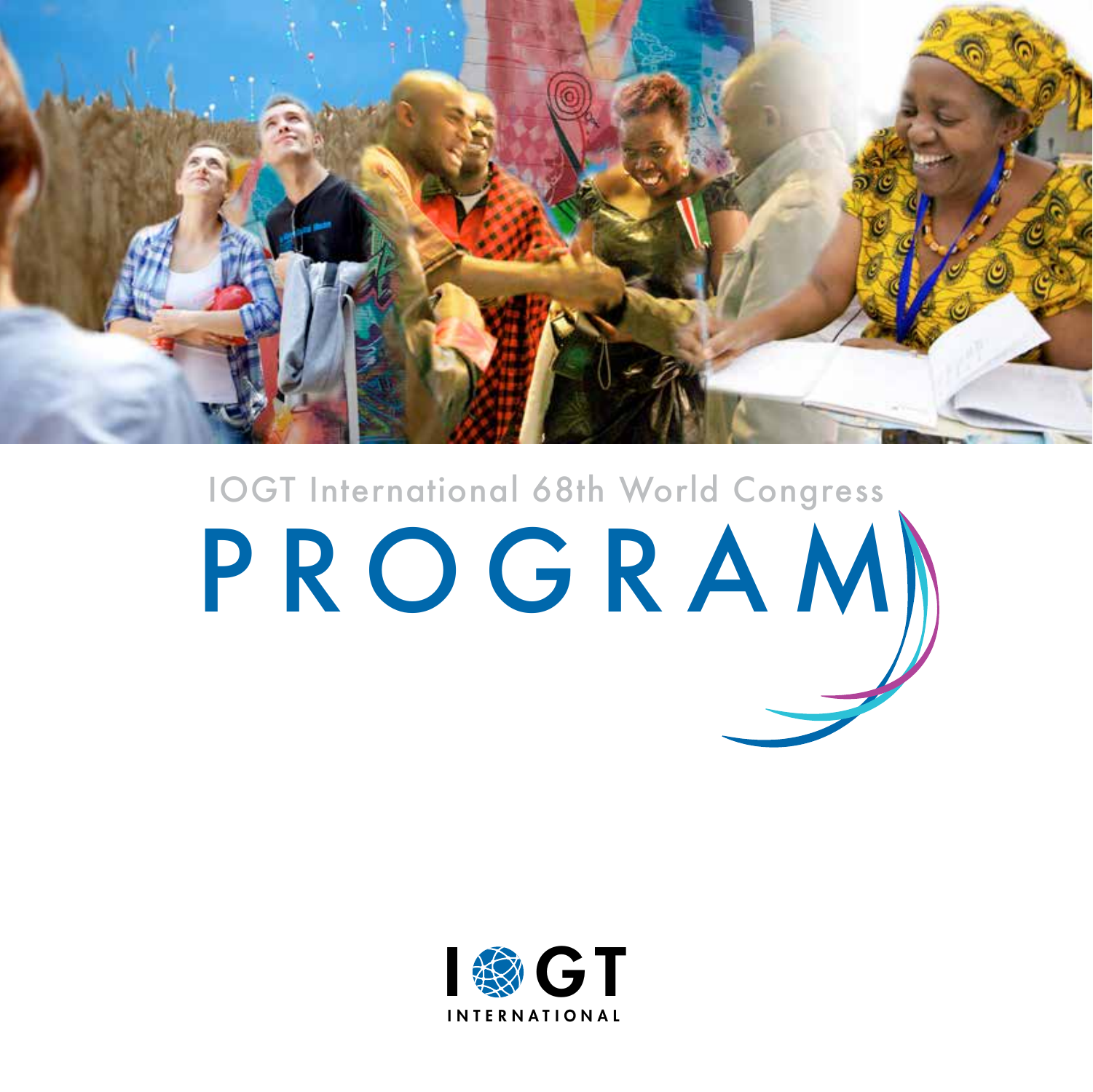

### **CONTENT**

| <b>World Congress welcome notes</b> |    |  |  |
|-------------------------------------|----|--|--|
| <b>Sven-Olov Carlsson</b>           |    |  |  |
| Chavalit Yodmani                    |    |  |  |
| <b>Program elements</b>             | 8  |  |  |
| Program overview                    |    |  |  |
| Monday                              | 10 |  |  |
| <b>Tuesday</b>                      | 12 |  |  |
| Wednesday                           | 13 |  |  |
| Thursday                            | 14 |  |  |
| Friday                              | 16 |  |  |
| <b>Keynote speakers</b>             |    |  |  |

3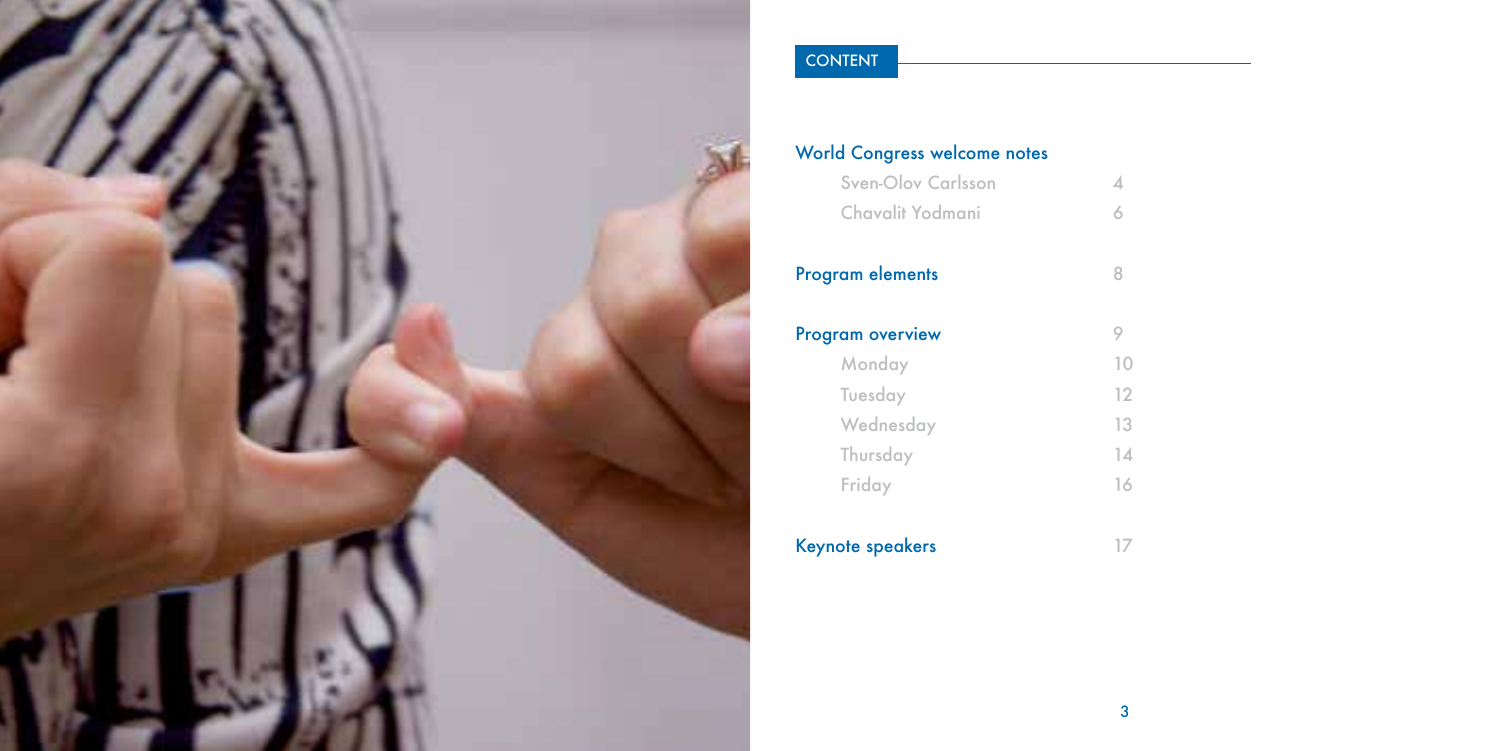### Dear Honorable guests, delegates, participants, friends,

Warm welcome to the 68th Session of the IOGT International World Congress. To call this a historic event is no

exaggeration:

For the first time in our 160-year long history is IOGT International holding a World Congress Session in Asia. And I am sure that Thailand, IOGT Thailand and Stop Drink Network will be wonderful hosts with their joyful hospitality and boundless kindness.

I am proud of the program we managed to put together and feel excited to discuss with you the crucial issues of our time.

We live in a world today, where powerful interests keep pushing for the legalization of narcotic drugs, only to

Wherever we look, be it on global level or in grassroots communities around the world, we see that the alcohol industry is aggressively pursuing its thirst for ever more profits. We live in a world where one human being dies every ten seconds because of alcohol-related causes. We live in a world where alcohol marketing can still directly target children and young people and where women can still be portrayed as de-humanized objects. We live in a world where all too many people only know the myths about alcohol – carefully created and perpetuated by the alcohol industry; where too few people – including decision-makers – are aware of the fact that there is no safe amount of alcohol use, that alcohol consumption increases the risk for cancer and other diseases, that alcohol is an obstacle to development and that alcohol harm burdens the childhood of millions and millions of children around the world.

We do play an important role in global policy processes and we have expertise and experience to contribute with. This World Congress Session will highlight that and foster more exchange and inspiration in true IOGT spirit. In this sense, I can't wait to get started.

Message from Mr. Sven-Olov Carlsson International President IOGT International







rake in profits and leave societies to deal with the costs.

These are some of the challenges we will address in lively, constructive and productive discussions during the coming days.

And let me assure you, there is no need to feel daunted by our task. This World Congress Session will also help us understand the impact our work has, what kind of innovation we create and what kind of difference our heart-driven work does make.

We also live in a world where IOGT International has been growing over the last four years and where IOGT International together with our Member Organizations has been acknowledged for the benefits and importance of our work.

I wish you and us all exciting workshops, fruitful discussions, and smart decisions made.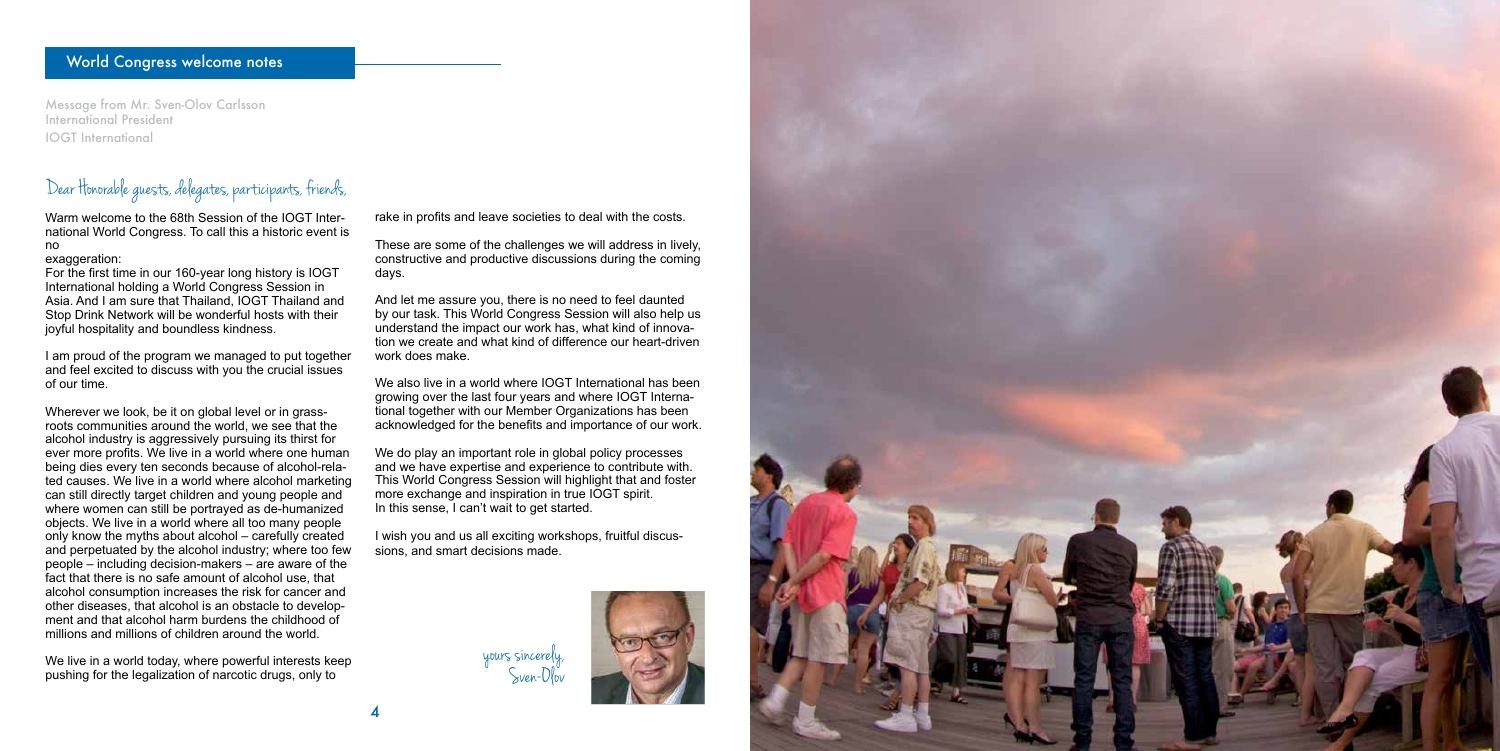### Dear Honorable guests, delegates, participants, friends,

Warm welcome to Thailand, to Cha Am and to the 68th Session of the IOGT International World Congress.

We are very happy and very proud to welcome you all in our beautiful country and to host the 68th Session of the IOGT International World Congress. It is a great honor for us to be the hosts and so let me assure you that we will do everything to make your stay and this event a full success.

The topic of this World Congress is AiAP – Alcohol in All Policies. It's fitting for the Thai context because in our country alcohol harm, especially the social dimension of harm impacting other than the alcohol users themselves reaches into the remotest corners of our society. Violence against women and girls, street children, road traffic accidents, broken communities, lost productivity and the rising epidemic of chronic diseases such as cancer and heart disease are all examples for the burden of alcohol harm on the Thai society and in the wider ASEAN region.

We look forward to all the opportunities this event will provide for you – opportunities for mutual learning, generating new ideas and stimulate new projects.

Alcohol needs to be addressed in all relevant policy areas to reduce that burden and prevent harm – it is an issue of further fostering Thailand's development.

That is the context for this event, from our perspective. We couldn't be more honored to welcome you all and look forward to learning from you, your work and your experiences. We also hope to share with you our experiences and the lessons we have learned.

Together with the World Congress Session we are also hosting a youth camp with young people from all around Thailand and the ASEAN region. To empower

Message from Mr. Chavalit Yodmani President IOGT Thailand

> young people in safe and enabling environments is what we as organizers deeply care for and so we're happy to host the youth camp as part of the 68th World Congress of IOGT International – as history shows, IOGT International has succeeded in educating, empowering and supporting youth.

In this spirit, we look forward to organizing a week for you that creates many unforgettable memories and beautiful impressions – about Thai food and culture, our customs and our country.

Dear participants of the 68th Session of the IOGT International World Congress, on behalf of the organizing committee I would like to warmly welcome you to Thailand and Cha Am.





6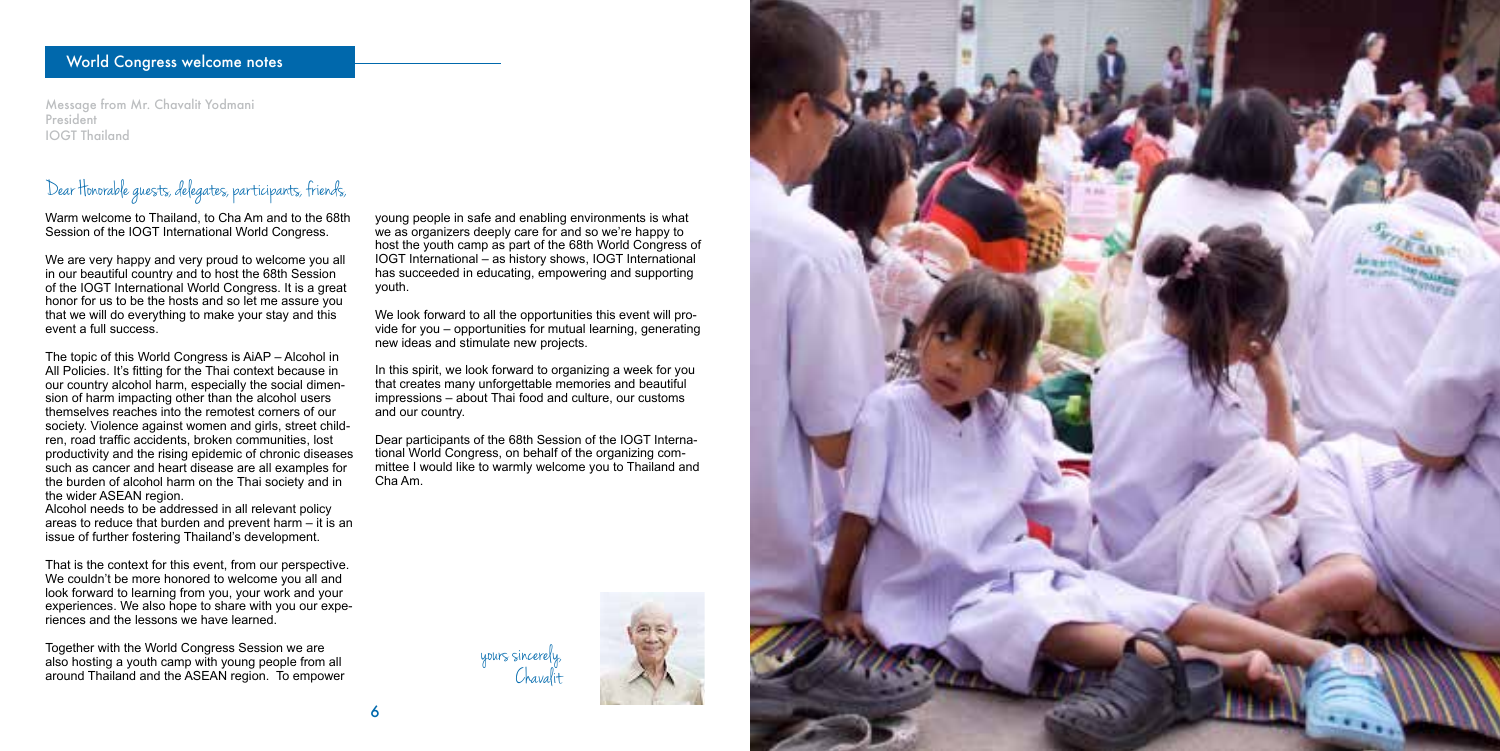# Program elements

### $26^{\circ}$ d<sup>oct</sup> 27<sup>oct</sup> 28<sup>oct</sup> 29<sup>oct</sup> 30<sup>oct</sup>

The World Congress session will start on Tuesday 28th October by the official opening in the plenary room where all the delegates from the participating organisations will meet. The report of the IOGT International Board will be presented and questions of the delegates will be answered. A new Plan of Action and budget, Alcohol Policy and Narcotic Drugs Policy will be proposed, discussed and adopted. And finally a new International Board will be elected.

There will be three Conference Talks arranged on 28th and 29th October. The Talks will be given by keynote speakers in the plenary room. The Talks serve to provide state of the art updates and essential facts in three crucial areas: Narcotic Drugs policy, Alcohol Policy and Alcohol and Development. The Talks will create a good basis for deeper discussions in the workshops that follow each of the three Conference Talks sessions.

Each Conference Talk is followed by three or four workshops related to the topic of the respective Talk. The participants will be split into groups and are invited to discuss the topics with the keynote speakers in relation to the Congress documents proposed by the International Board: Alcohol Policy, Naroctic Drugs Policy and the Plan of Action.

IF Talks are about IOGT International's Inspire freedom work for women's rights and gender equality. The IF Talks will open the space to discuss that work in general and explore more deeply the following issues: violence against women; alcohol industry tactics; feminism and gender equality in IOGT International.

IOGT International has more than 110 member organisations in over 50 countries in the world. That gives us a very rare variety of activities, approaches and methods working towards our common vision. We welcome all the participants to this unique fair of best practices and success stories to share with each other, learn from each other, find inspiration and start new collaborations.

#### PLENARY SESSIONS

### CONFERENCE TALKS

### CONFERENCE WORKSHOPS

#### IF TALKS

### EXHIBITION OF PROMISING PRACTICES



| Registraion<br>09.00 - 12.00                                 | <b>World Congress</b><br><b>PLENARY SESSION</b><br>09.00 - 12.00         | Fort<br>of al<br>C<br>0        |
|--------------------------------------------------------------|--------------------------------------------------------------------------|--------------------------------|
|                                                              |                                                                          | $\mathsf{C}$<br>Ŵ<br>1         |
| Get to know<br>each other<br><b>COOKING</b><br><b>SCHOOL</b> | <b>Narcotic drugs</b><br><b>CONFERENCE</b><br><b>TALKS</b>               | O                              |
| 12.00 - 17.00                                                | 13.30 - 15.30                                                            | 1                              |
| <b>Barbecue</b><br>8<br>magiq <sub>rink</sub>                | Narcotic drugs<br><b>CONFERENCE</b><br><b>WORKSHOPS</b><br>15.30 - 16.30 | O<br>1                         |
|                                                              | Junior platform<br><b>Rehabilitation</b><br><b>WORKSHOPS</b>             | $e\times$<br><b>PRC</b><br>PR, |
| <b>IF Talks</b>                                              | 17.00 - 18.00                                                            |                                |
| 17.30 - 18.30                                                | Opening<br>ceremony                                                      | Cυ                             |
| 18.00 - 20.30                                                | 18.30                                                                    |                                |
|                                                              |                                                                          | <b>DINNER</b>                  |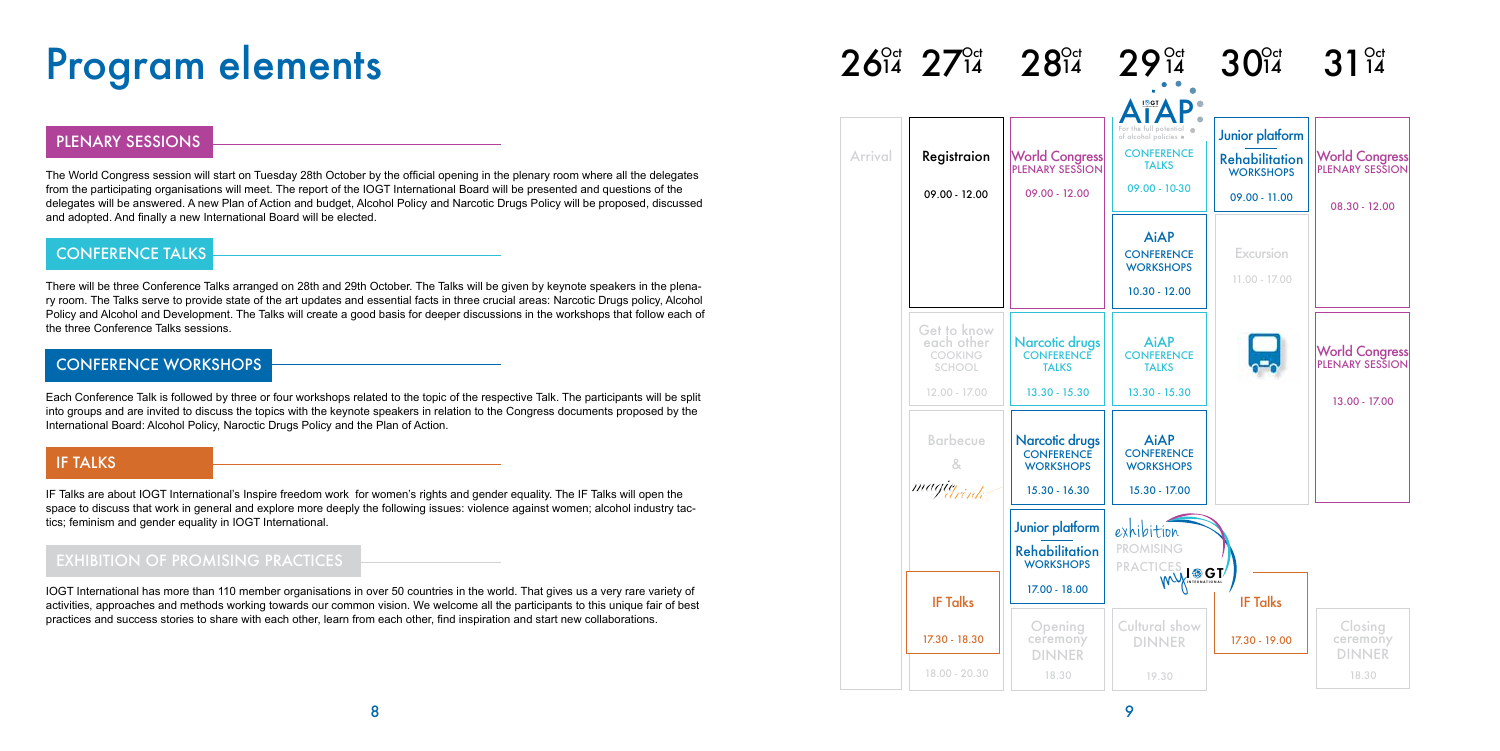# 27<sup>°</sup> Monday

09.00 -12.00 | Registration

18.00-20.30 **Barbecue** SOCIAL EVENT





Thai cuisine with its specialities will bring us all together. In multicultural themes we will pick ingediences and prepare our won food. We hope for a real mixture of characters that will complement each other and empower each other for the coming days.

### SOCIAL EVENT

12.00 -17.00 Get to know each other - Cooking School<br>social event magiginal

### 17.30 -18.30 IF TALK

The special workshop series for those interested in contributing to and developing of IOGT International's work on women's rights. The workshops feature the Canadian best-selling author Ann Dowsett Johnston.

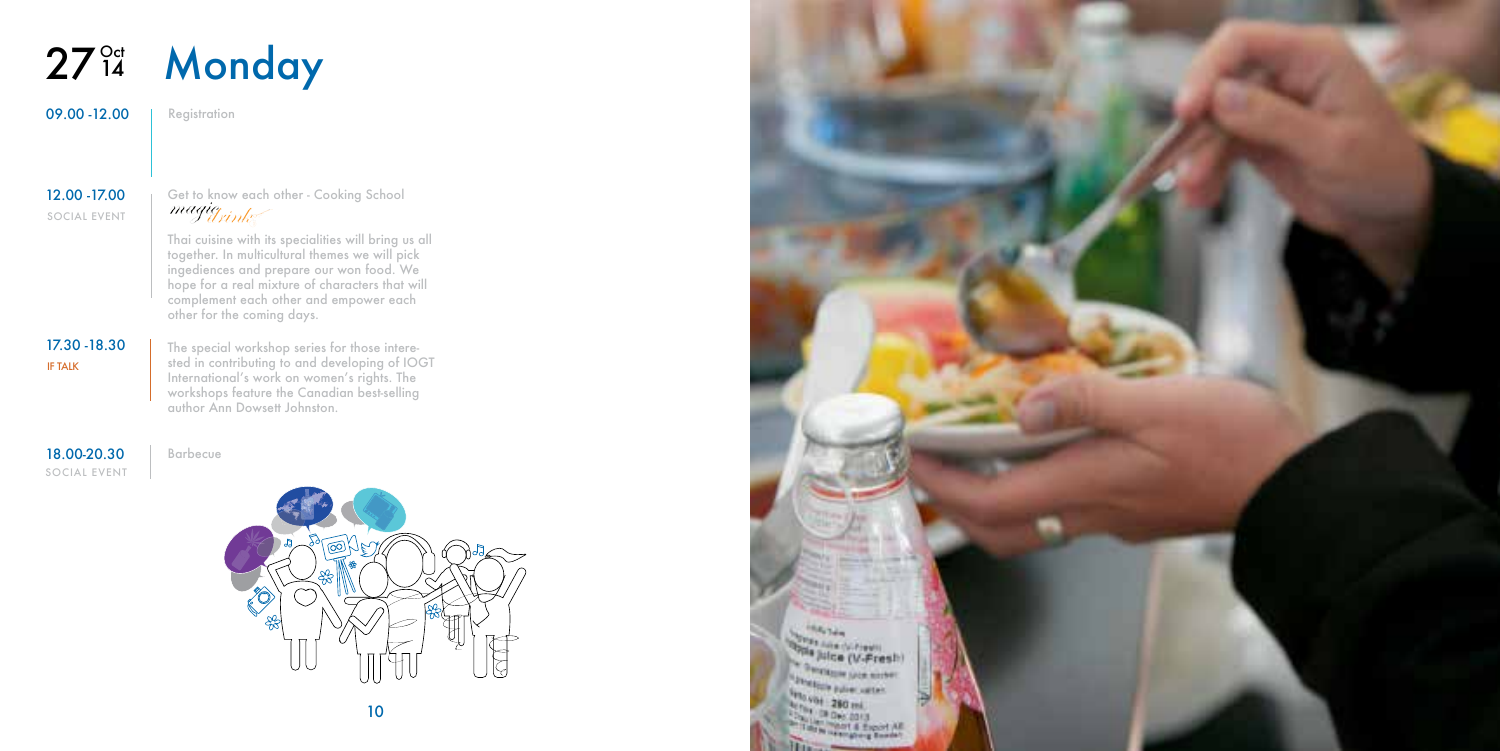Welcome dinner hosted by the Thai Government

Thaksaphon Thamarangsi, HPR Thailand Weranuch Wongwatanakul, MoPH, Thailand David Jernigan, John's Hopkins University, Baltimore Fifa Rahman, CAHR Projects, Malaysia

# 28<sup>34</sup> Tuesday

| 09.00 - 12.00<br><b>PLENARY SESSION</b>              | Opening of the Congress<br>Keynote speech<br>Election of congressional committees<br>Report from the credentials committee<br>Attendance and roll call<br>Approval of the convening of the Congress | I® GT                                                                                                                                  | 09.00 - 10.30<br><b>CONFERENCE</b><br>AiAP                                         | <b>Building alliances</b><br>Taxation<br>Marketing<br>Trade                  |
|------------------------------------------------------|-----------------------------------------------------------------------------------------------------------------------------------------------------------------------------------------------------|----------------------------------------------------------------------------------------------------------------------------------------|------------------------------------------------------------------------------------|------------------------------------------------------------------------------|
|                                                      | Approval of the agenda<br>Election of presiding officers<br>Election of two persons counting votes<br>Admission of new member organisations<br>Reports from the International Board                 | Oct 14 Cha Am Alcohol in                                                                                                               | 10.30 - 12.00<br>WORKSHOPS<br>AiAP                                                 | <b>Building alliances</b><br>Curbing Big Alcohol - campaign<br>Trade         |
|                                                      | Financial reports and auditors' report<br><b>Reports from Regional Committees</b>                                                                                                                   |                                                                                                                                        | 12.00 - 13.30                                                                      | Lunch                                                                        |
| 12.00 - 13.30                                        | Lunch                                                                                                                                                                                               |                                                                                                                                        | 13.30 - 15.30<br><b>CONFERENCE</b><br>Alcohol obstacle                             | HIV and alcohol use<br>Alcohol control for development<br>Post 2015          |
| 13.30 - 16.30<br><b>CONFERENCE</b><br>Narcotic drugs | The society & narcotic drugs<br>Harmful substances and child rights<br>The road map to UNGASS 2016                                                                                                  | Keynote speakers<br>Chuanpit Choomwattana, ONCB Thailand<br>CWIN, Nepal<br>Rachanikorn Sarasiri, ONCB Thailand<br>Moderator: Dag Endal | to development<br>15.30 - 17.00<br>WORKSHOPS<br>Alcohol obstacle<br>to development | NCDs and alcohol<br>GBV, HIV and alcohol<br>NCDs and alcohol<br>Post 2015    |
| 16.30 - 18.00<br>PARALLEL<br><b>WORKSHOPS</b>        | Junior platform<br>Leaders and leadership training<br>Safe meetings                                                                                                                                 | Junis, Sweden<br>NSF, Sweden<br>The Junior workshop will be translated to Thai                                                         | 17.30 - 19.00<br>19.30                                                             | exhibition<br><b>PROMISING</b><br>PRACTICE<br><b>MYISCL</b><br>Cultural show |
|                                                      | <b>Rehabiliation</b><br>Rehabilitation work in IOGT International                                                                                                                                   | <b>Francesco Piani, ESAEP, Italy</b><br>Helge Kolstad, IOGT Norway                                                                     |                                                                                    |                                                                              |
| 18.30<br><b>DINNER</b>                               | Opening ceremony<br>Welcome dinner hosted by the Thai Government                                                                                                                                    |                                                                                                                                        |                                                                                    |                                                                              |



Moderator: Sven - Olov Carlsson

Monica Swahn, Georgia State University John Mututho, NACADA Kenya Pubudu Sumanasekara, ADIC Sri Lanka Øystein Bakke, FORUT Norway

Moderator: Kristina Sperkova

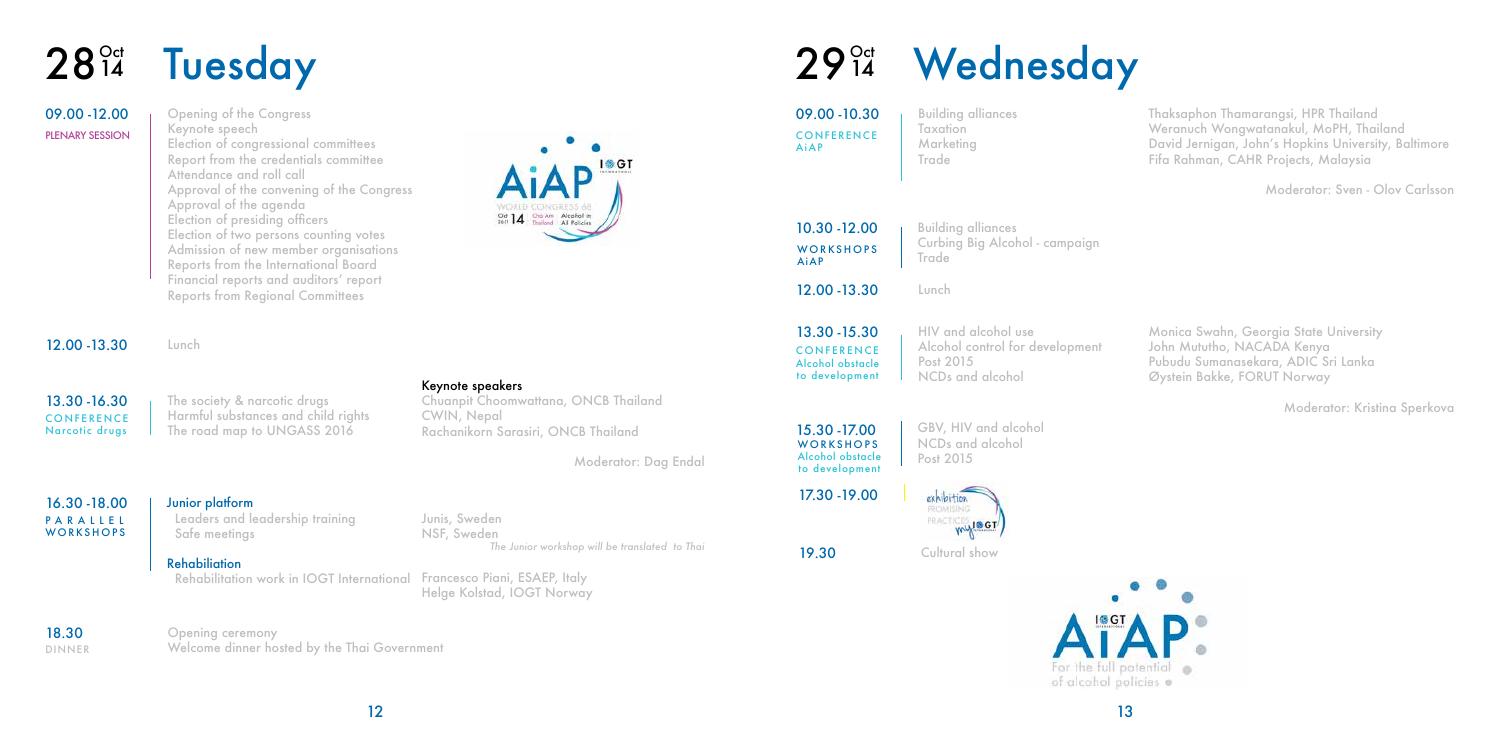|                                                         | 30 <sup>0ct</sup> Thursday                                                                                                                                                                                                                                           |                                                                                                                                                                                                                                                                                                                                                                                                                                                                                                          |  |
|---------------------------------------------------------|----------------------------------------------------------------------------------------------------------------------------------------------------------------------------------------------------------------------------------------------------------------------|----------------------------------------------------------------------------------------------------------------------------------------------------------------------------------------------------------------------------------------------------------------------------------------------------------------------------------------------------------------------------------------------------------------------------------------------------------------------------------------------------------|--|
| 09.00 - 11.00<br>PARALLEL<br>WORKSHOPS<br>11.00 - 17.00 | Junior platform<br>IDYDC, Tanzania<br>Prevention through sports<br>WOCHIVI, Tanzania<br>School prevention<br>Street children in EU<br><b>IOGT Poland</b><br>Playground without borders<br>Active<br><b>Rehabiliation</b><br>Panel debate<br><b>EXCURSION Group 2</b> | <b>EXCURSION Group 1</b><br>Maruekhathaiyawan Palace,<br>also called "The Palace of Love<br>and Hope" between Cha-Am and<br>Hua Hin was build by King Vajira-<br>vudh (Rama VI) as a seaside sum-<br>mer retreat in 1923. The Palace<br>is built raised from the ground on<br>pillars and entirely made from teak<br>wood. Its very attractive architectu-<br>ral style is completely different<br>from that of other Thai Palaces.<br>The overall design of the Palace<br>was done by the King himself. |  |
|                                                         | Lunch                                                                                                                                                                                                                                                                | Lunch                                                                                                                                                                                                                                                                                                                                                                                                                                                                                                    |  |
|                                                         | <b>Floating Market</b>                                                                                                                                                                                                                                               | <b>Floating Market</b>                                                                                                                                                                                                                                                                                                                                                                                                                                                                                   |  |
|                                                         |                                                                                                                                                                                                                                                                      |                                                                                                                                                                                                                                                                                                                                                                                                                                                                                                          |  |

17.30 - 19.00 INSPIRE FREEDOM

The special workshop series for those interested in contributing to and developing of IOGT International's work on women's rights. What is the experience so far and what do we want to do in the future?

14

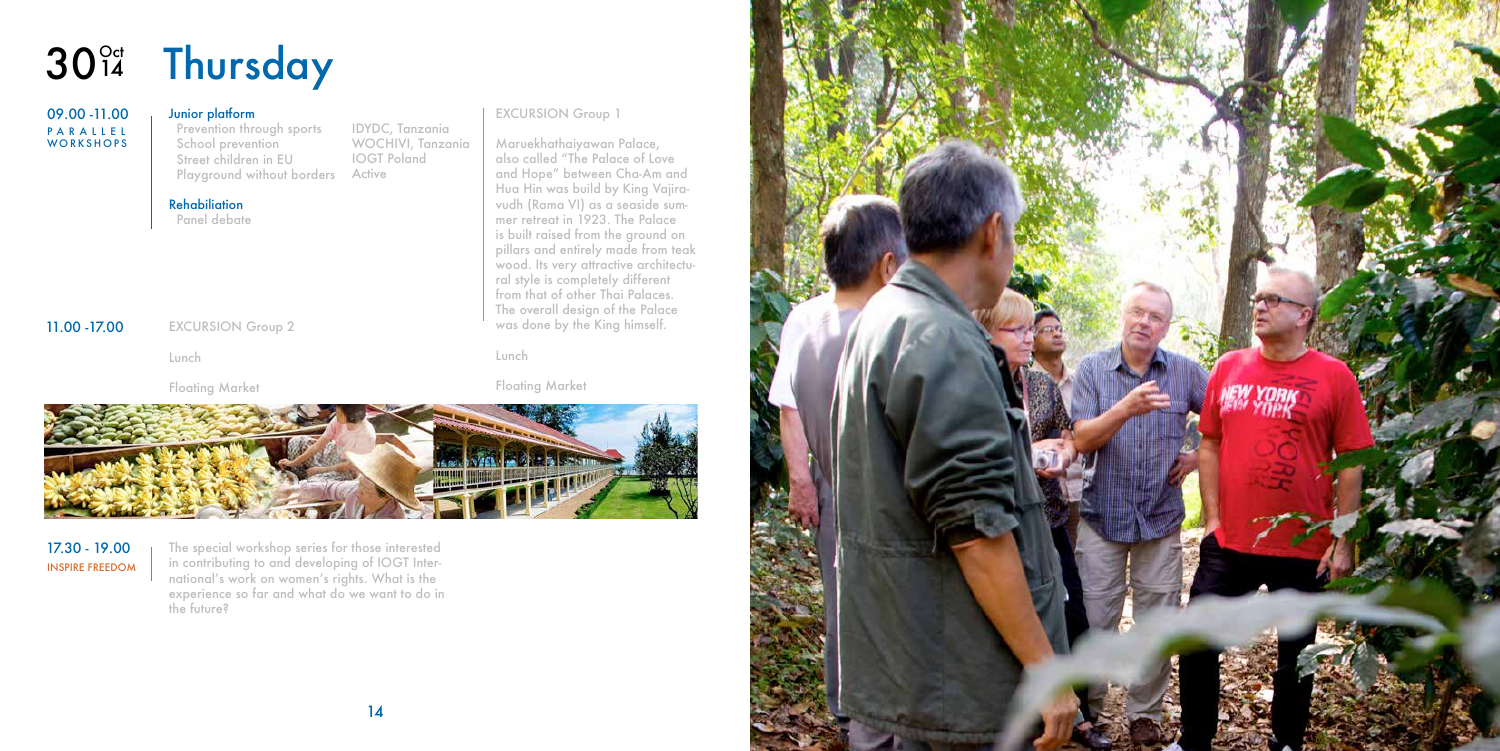09.00 -12.00 Attendance and roll call IOGT International Alcohol Policy IOGT International Narcotic Drugs Policy Plan of Action 2015 - 2018

12.00 - 13.30 Lunch

### **Friday**  $31\,$   $\frac{\text{Oct}}{14}$

PLENARY SESSION

13.30 -17.00 | Attendance and roll call Membership fees Budget 2015 - 2018 Officers allowances Statements from the Congress Election of officers and auditors Time and venue for the next Congress Closing

DINNER

18.00 Closing Ceremony



PLENARY SESSION

# Keynote speakers

#### Chuanpit Choomwattana

### David Jernigan

#### Ann Dowsett Johnston

#### Fifa Rahman

Canadian award winning writer and editor. Her latest book is the best seller "Drink. The Intimate Relationship Between Women and Alcohol" Monday I 17.30 - 18.30 I IF Talks

Senior Advisor, Drug Demand Program at the Office on Narcotics Control Board, Thailand Tuesday I 13.30 - 16.30 I The society and narcotic drugs

Director of Center on Alcohol Marketing and Youth Baltimore, USA Wednesday I 09.00 - 10.30 I Marketing

Policy Manager at the Malaysian AIDS Council WednesdayI 09.00 - 10.30 I Trade







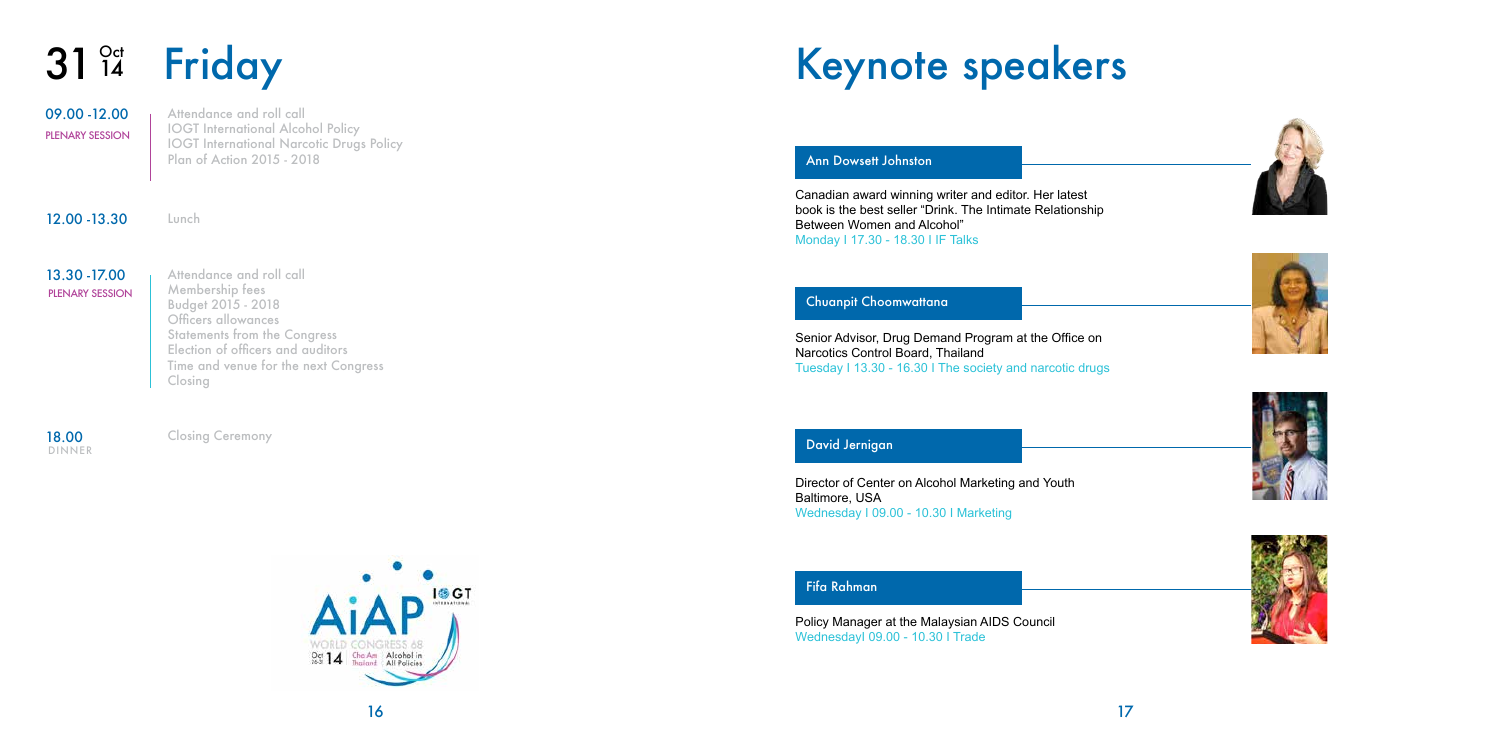# Keynote speakers



### Øystein Bakke

Pubudu Sumanasekara

### John Mututho

### Monica Swahn

Chairman of the National Authority for the Campaign against Alcohol and Drug Abuse; Kenya Wednesday I 13:30 - 15.30 I Alcohol control for development



Associate Vice President for Research at Georgia State University, USA Wednesday I 13:30 - 15.30 I HIV and alcohol use

Senior advisor at FORUT Norway Wednesday I 13:30 - 15.30 I NCDs and alcohol





Executive Director Alcohol and Drug Information Centre Sri Lanka Wednesday I 13:30 - 15.30 I Post 2015

### Rachanikorn Sarasiri

### Thaksaphon Thamarangsi

#### Weranuch Wongwatanakul

# Keynote speakers

Deputy General Secretary, the Office on Narcotics Control Board; Thailand Tuesday I 13:30 - 16.30 I The road map to UNGASS 2016

Director Health Promotion Policy Research Center Thailand Wednesday I 09.00 - 10.30 I Building alliances

Health Promotion Policy Research Center Thailand Wednesday I 09.00 - 10.30 I Taxation